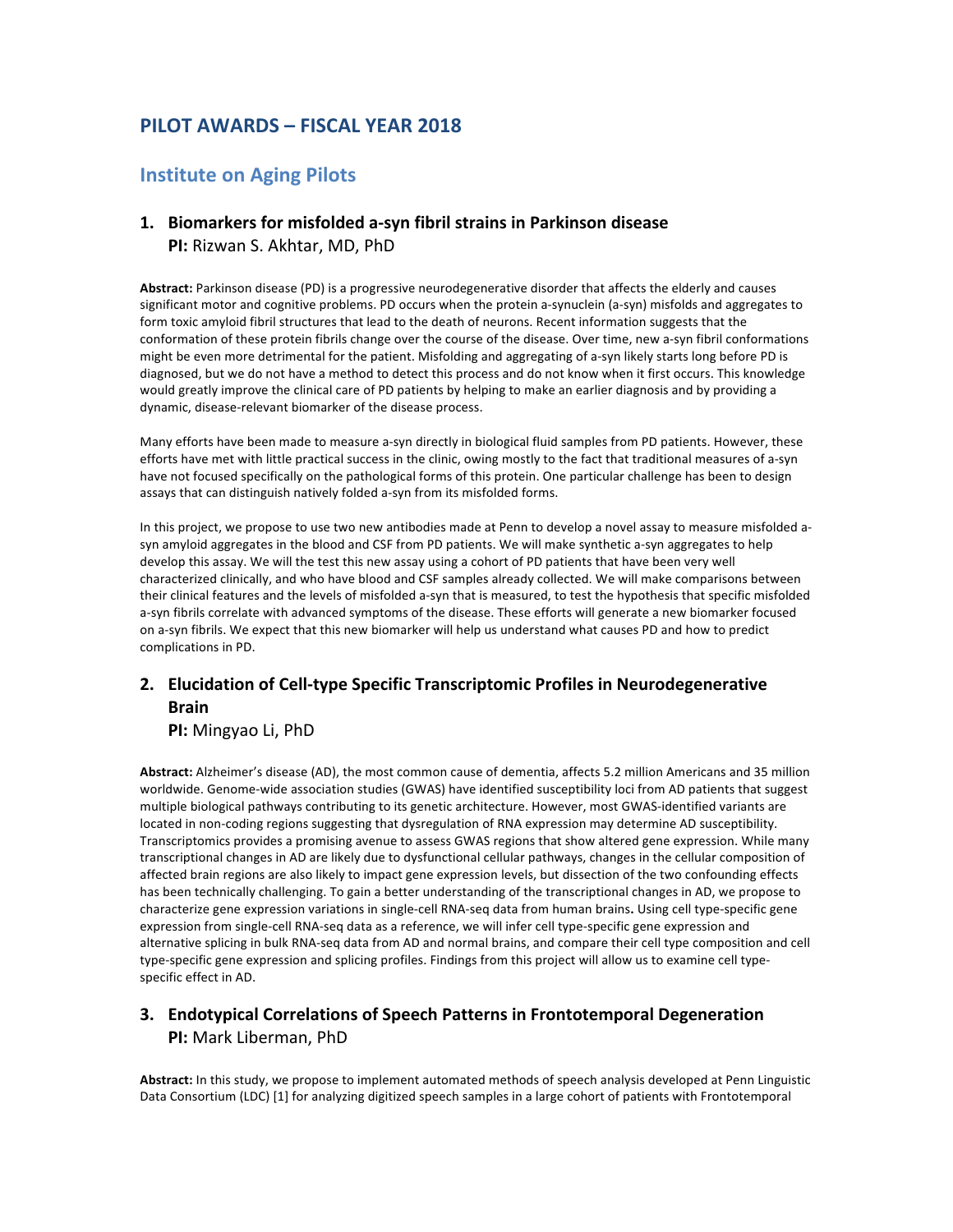Degeneration (FTD) collected at the Penn FTD Center. We hypothesize that prosodic markers in the speech of FTD patients will be reliably detected, quantified and monitored with the use of an automated approach in the early stages of disease: bvFTD patients [2], for example, may show an abnormal pitch range and variability; nonfluent/agrammatic PPA (naPPA) may be identified by their high pause rate, reduced speech rate as well as speech errors, measured through the

variable lengthening, shortening, omission and distortion of phonemes [3]; in semantic variant PPA (svPPA) there may be reduced production of concrete nouns [4] that may modify or distort prosody. Since phonetic changes and dysprosodies may be very subtle yet measurable even at the early stages of disease, we also hypothesize that they will be measurable in the speech patterns of asymptomatic mutation carriers of FTD related disorders. We also propose longitudinal studies of speech: speech pattern changes over time, and we expect these changes to be detected and serve as a quantitative marker of progression and an endpoint in treatment trials. Thus, we will be studying subtle acoustic and linguistic features in cross- sectional and longitudinal speech samples from symptomatic cases as well as asymptomatic mutation carriers prior to the manifestation of any other clinical features. We will associate these acoustic features with specific

pathologies (FTLD-tau, FTLD-TDP, and AD) identified in autopsy cases and individuals with a pathogenic mutation that causes a specific form of pathology, and relate autopsy-confirmed patterns to speech patterns in living sporadic cases with biomarkers in CSF [5], single nucleotide polymorphisms (SNPs) [6], as well as anatomic regions on MRI [6] that provide converging evidence consistent with a specific pathology [7].

#### **4. Characterization of Alzheimer's disease-linked MHC Polymorphisms within the HLA-DRB Locus**

**PI:** Dimitri Monos, PhD and Brad Johnson, MD, PhD

Abstract: Two recent, large and independent GWAS meta-analysis studies report that two intergenic SNPs, rs9271192 and rs2516049 in the class II region of the major histocompatibility complex (MHC), located centromeric to HLA-DRB5 gene, are associated with Alzheiemr's disease (AD). These SNPs are located within a ~40Kbp linkage disequilibrium block ( $R^2 \geq 0.8$  within the CEU population) containing the HLA-DRB5 gene, which is found in approximately 15% of MHC haplotypes. Additionally regarding gene expression HLA-DRA transcript was significantly altered in AD brains as compared to control brains. Recent research from our group demonstrates that both the DRA and DRB5 genes encode additional genomic elements, including novel microRNAs, encoded within intron 5 of the HLA-DRB5 and intron 1 of DRA gene. Preliminary data suggests that these particular miRNAs is computationally predicted to target transcripts of genes that have been associated with AD pathogenesis through GWAS studies, including eQTL loci that have been associated with AD. Importantly, because of the complexity of the MHC locus, it has, until recently, been difficult to obtain full and accurate sequence information for MHC haplotypes. It is therefore likely that there are additional and as-yet uncharacterized sequence variations in linkage disequilibrium to the two SNPs that may explain the increased risk for AD. Identifying such variations should yield clues to which factors encoded within the region might contribute to pathogenesis. Our approach will involve the capture and sequencing by next generation sequencing (NGS) of the HLA-DR region, a 153kbp genomic fragment, including all the relevant DRA and DRB genes, using a NGS-based methodology developed in the Monos lab and shown to provide credible sequencing data of high coverage (92-97%) and accuracy (99.99%) for the whole MHC (4 Mbp). For this pilot study we will work with a limited number of subjects (40) to 1) demonstrate that our NGS approach can successfully characterize the region and 2) identify novel sequence variants that will provide candidates for future studies to explain how this region of the MHC contributes to AD pathogenesis.